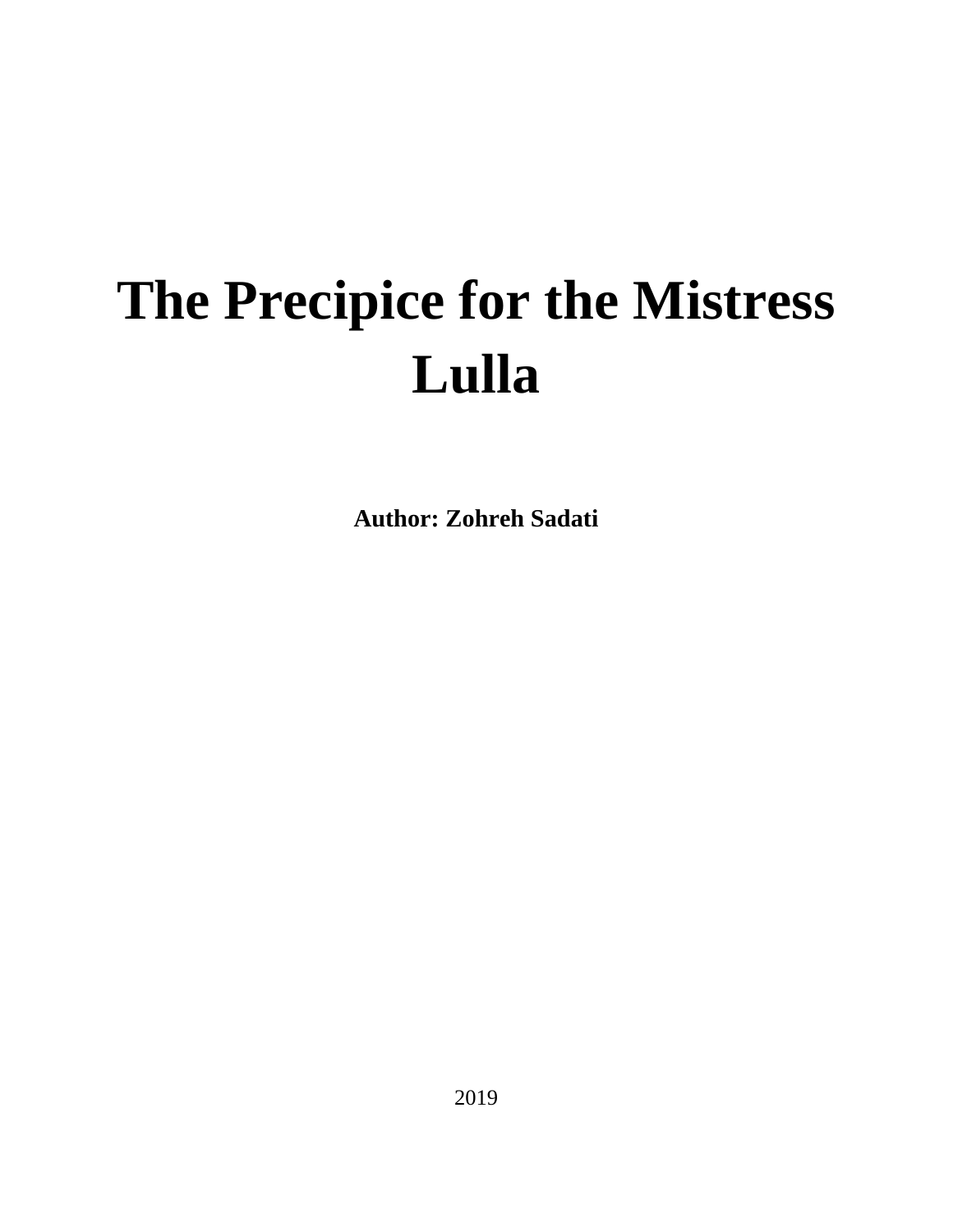Look, look I am like white horses in run I am ok, my voice is better But islands, islands The yell of the wind Free-swimming sharks Your surrounding cliffs are mine, and the terrain upper Night is not, day is not like what you see But islands, islands The distance is too far away and Walls high But I dream of you I look at the sun To the flowing waves To the water To the wind To your ears Let's swim all the ocean Get away from people Let's ride the waves

 $\overline{\phantom{0}}$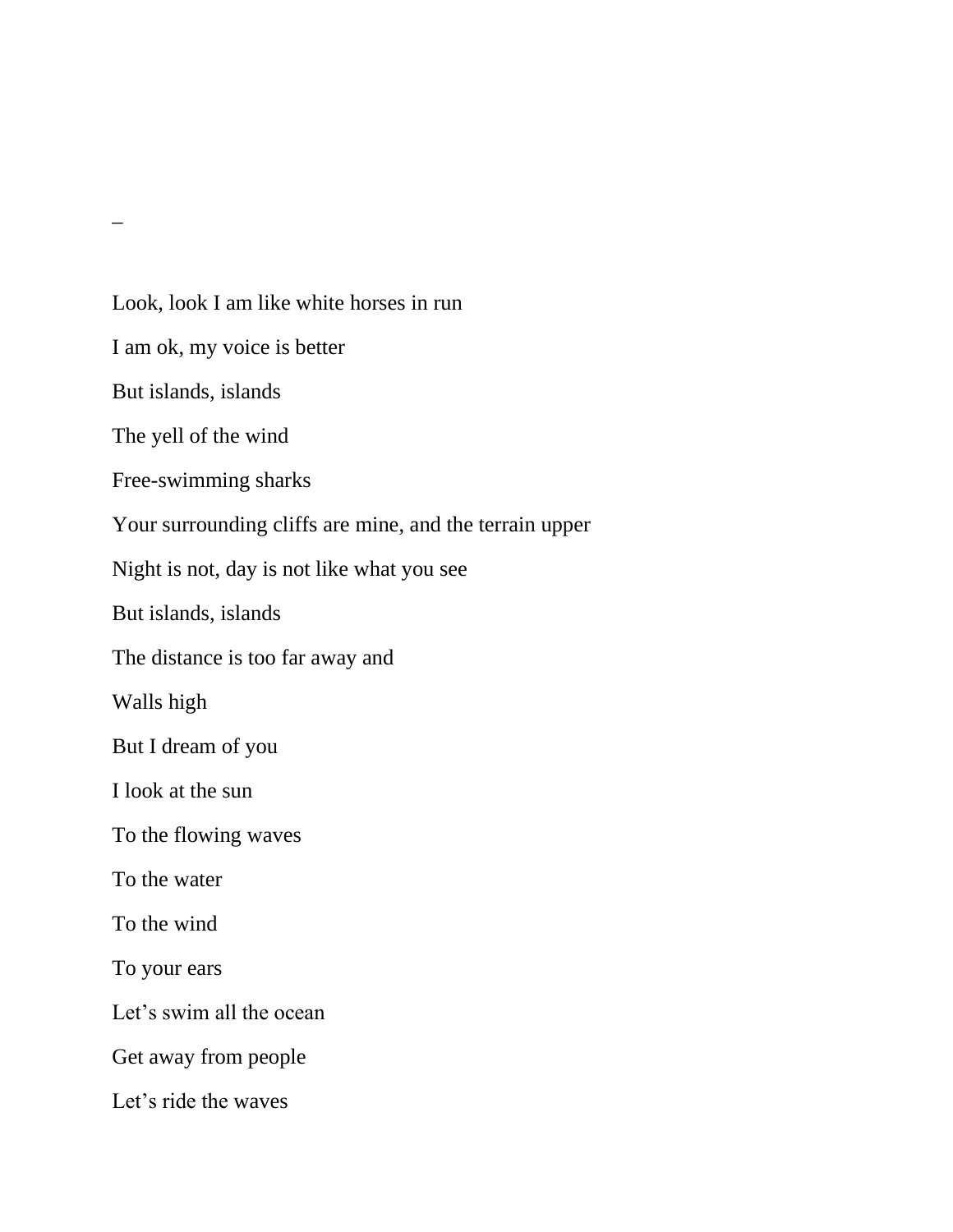## Get away

Let's drawn the France under the ocean Talk with the sharks Hug on the son Come on to it, because I love you Because I love you!

Seasons, and passing through the cold For the inmates Is like eating fish from the hand of the fisherman

 $\overline{\phantom{a}}$ 

## Hey

Man

Soothing pills for my sleepiness are not enough

Put my hands on my mistress's hand, I'll fall asleep to the end of the world

I hang from the metal bed white net and still have hope in life

Call the guardians

I hope in life

I hope in life

Lullaby I am not paranoid

Do not trust in my yellow eyes and my pale color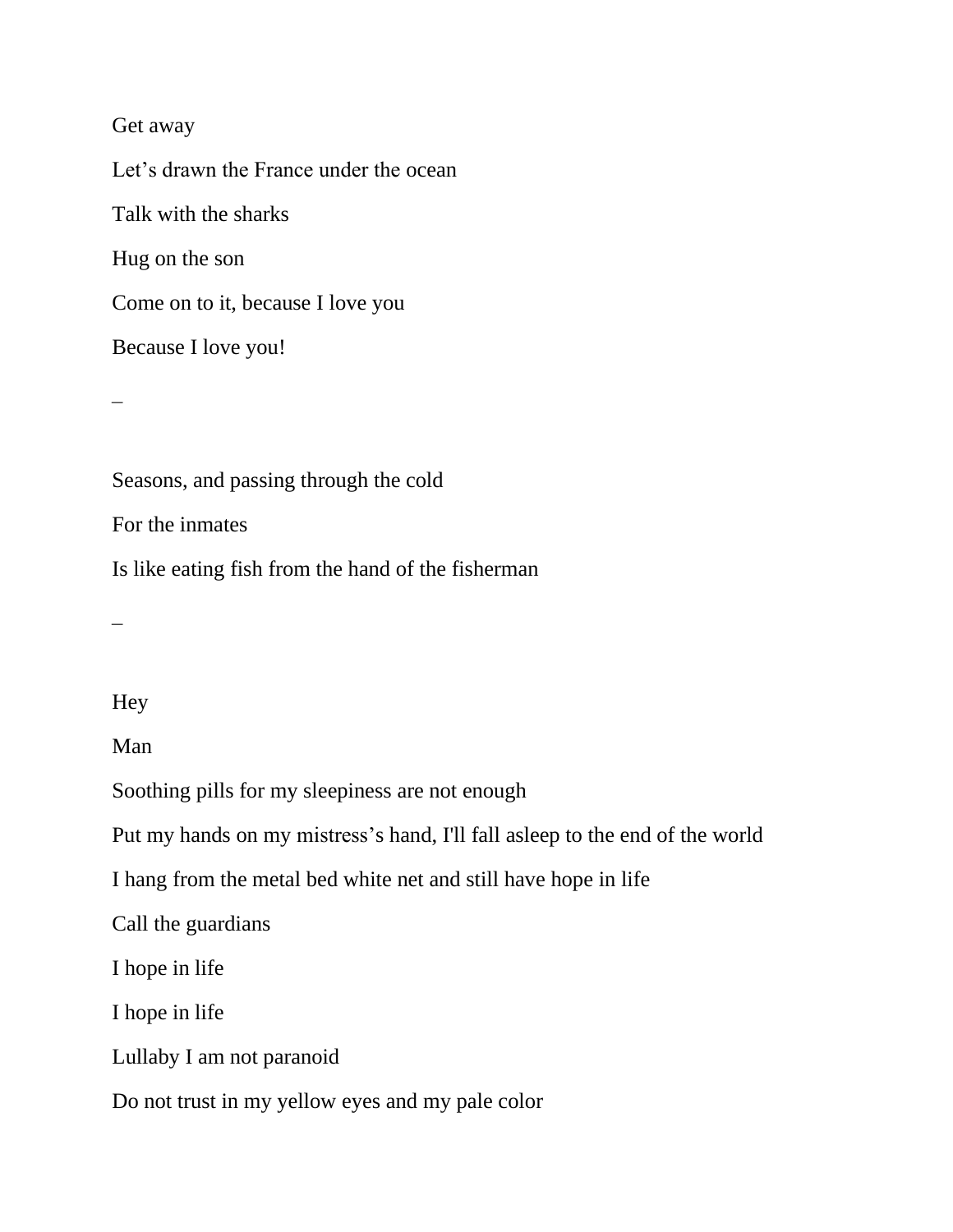Listen to the yell of wind Show me the route Show me the route Lullaby, soothing pail result depressions Sleep keeps indication of death Take me with you Take me from the darkness To the rulers to fall in love To the children Now I am strong and bigger of my teen Lullaby hold me in your arm and And put me asleep in my childhood bed

 $\overline{\phantom{a}}$ 

The stars cross from the black tunnels of your heart

Countries rejoin together again

But

Will you give up on me?

Will you give up of my trailing on the hard rocks

Will you give up of my blood?

From dangling hands over the bars

I have several times told you of the blue eyes of my mistress

It knows me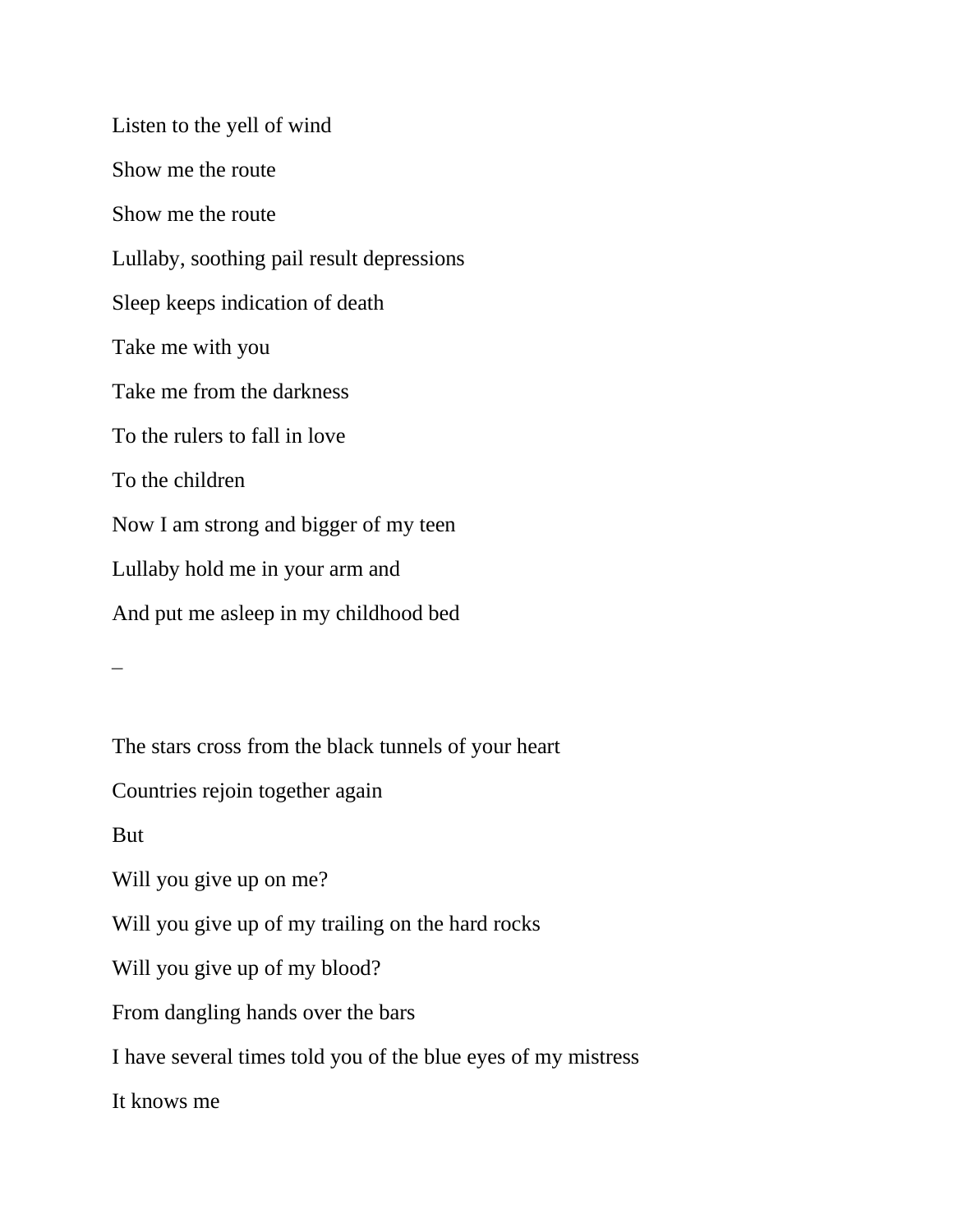The guardian See the lights Moon is shining at the darkness every night And I hardly paint the faces on the wall

Call me I am tired of my bones Bring me water, Lullaby Before crossing I want to believe to all politics with you It is enough if you say It is not a dream It is reality Woods burn the snow is flooded Flowers sprout Tell me it is not a dream It is the truth Lullaby my dreams on this cold on the back of this windows lift behind Pray for me Pray for me Tell me of the passage of our bodies through the crowd of France and its cities Of the killed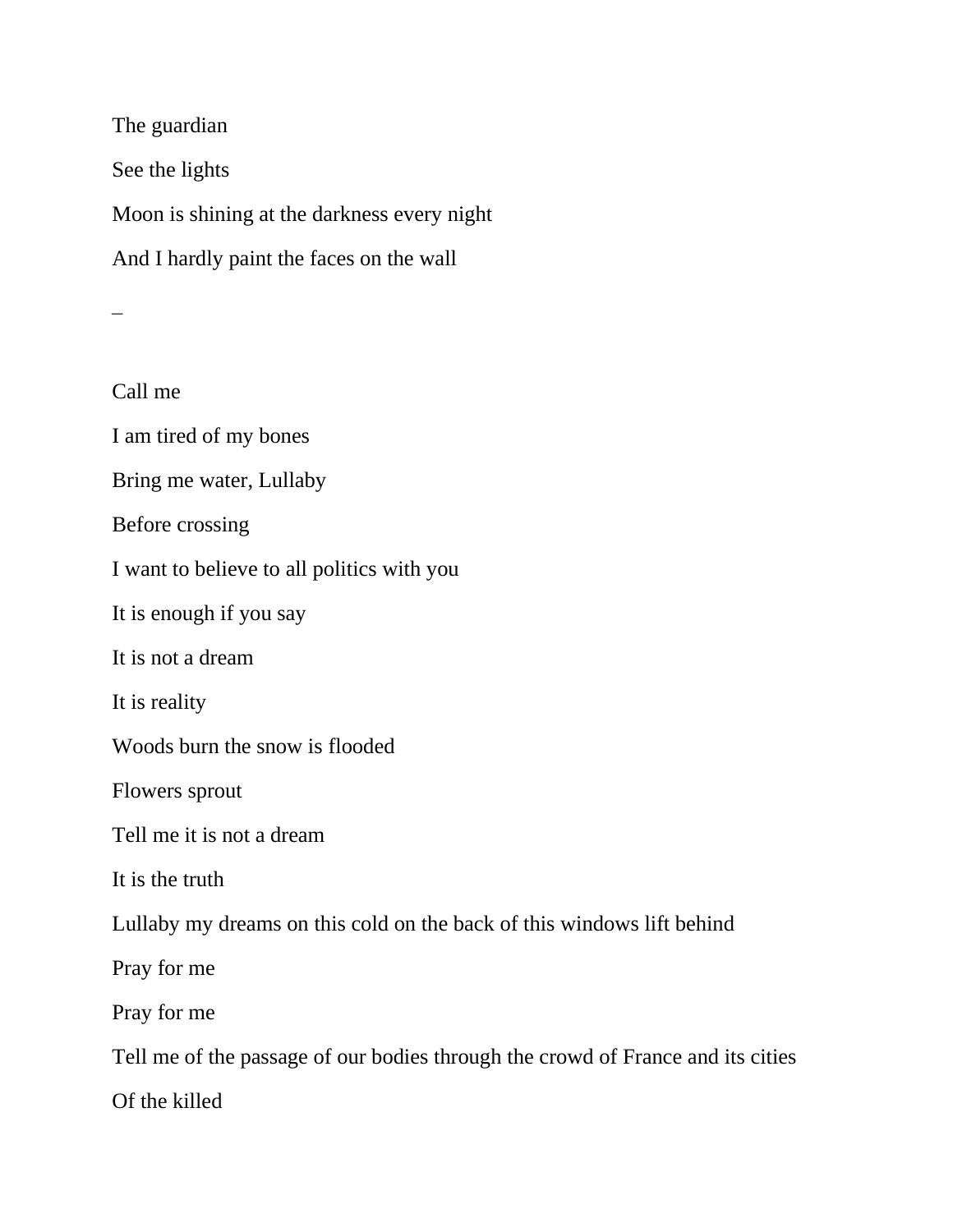Of the gallows birds Of the lifetime imprisonment in the Devil's island Lullaby, forget Kiss me Kiss me Woods burn, the snow is flooded Flowers sprout Kiss me Kiss me At five o'clock in the morning when silver light is spread over my dark room.

The cloud is being meshed around our bodies The heights, make it easier the route to climb the pick If I could hide you for ever in my heart You would remain next to me And I would call you like before I would whisper in your arms About the love About the love It all has dependence on the metal doors To be opened To all the woods to be burn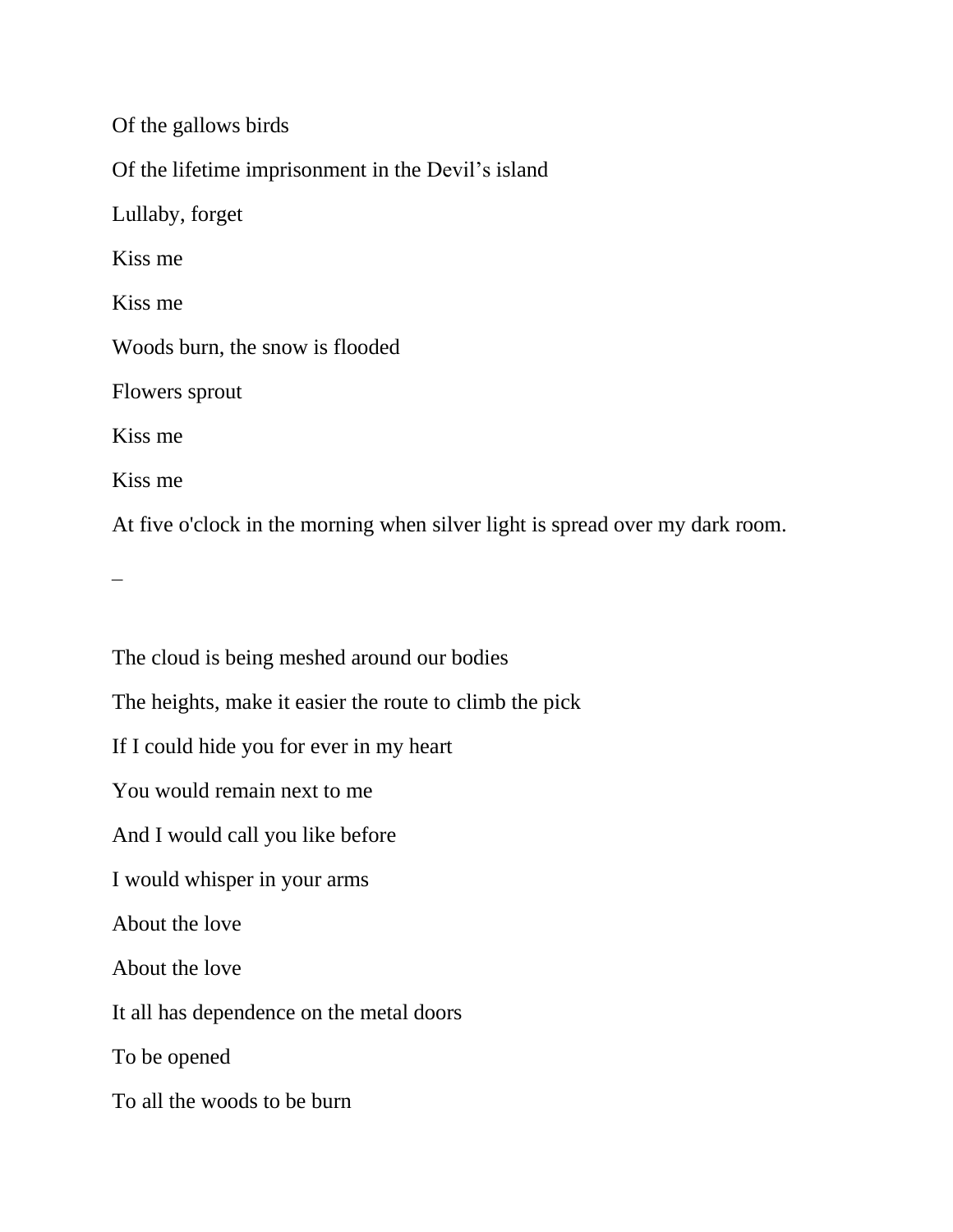To rivers to become dry The world to be recast About you About love

What do you know of politics? Did I tell you that here wishes overstep dreams? Do you believe sparkle of the sun? If you have known its distance Here I spend days and nights with you My eyes are only gazed at the sun To its sparkle I believe If the sun is not rising I won't have another day If the sun does not arise You I won't have

 $\overline{\phantom{a}}$ 

The great gate of prison is being opened for the green And my eyes are every day opened on your arms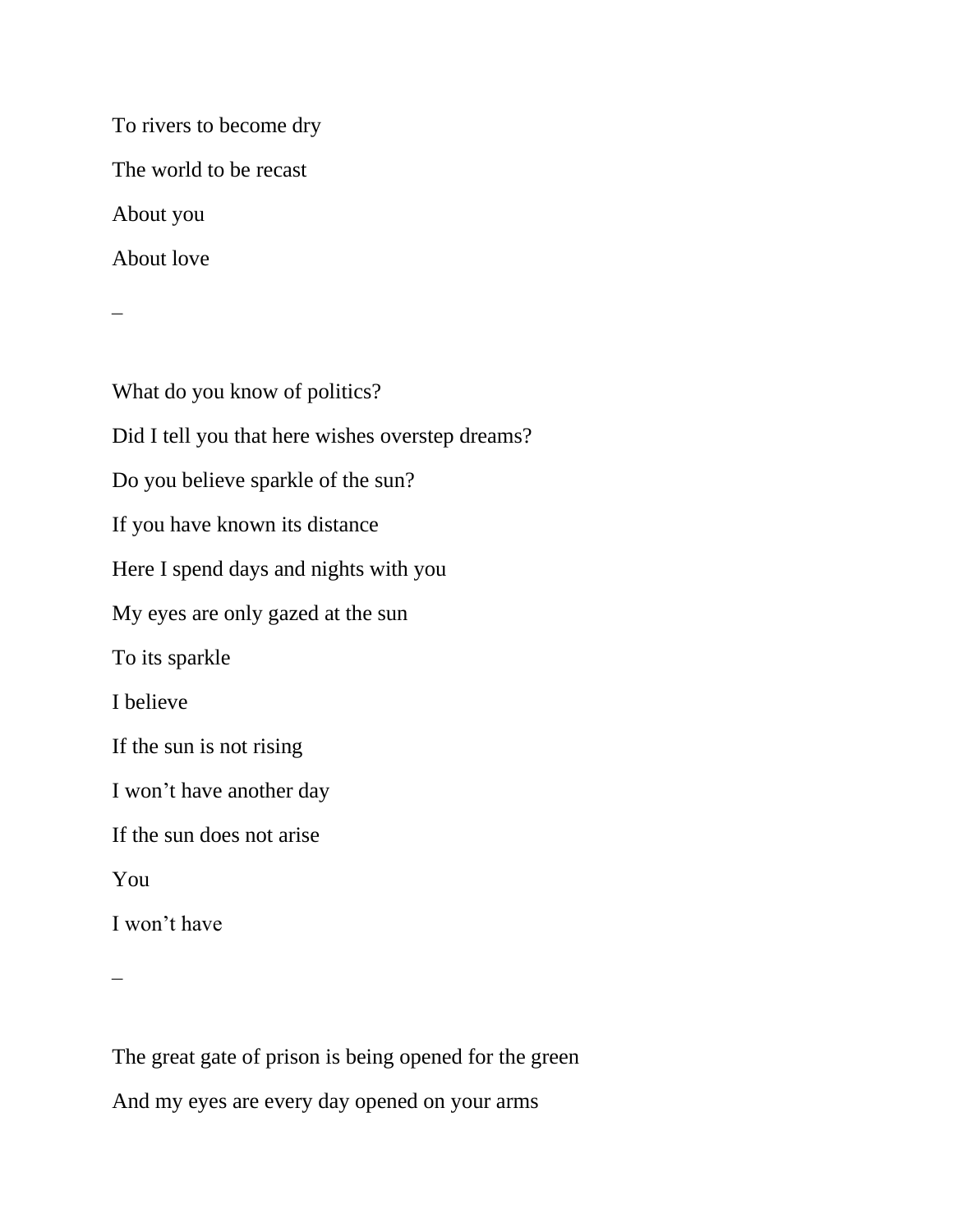Lullaby, the ferocious animals are not more scary than human beings The prisons' doorways are without pore And a pore to break the prison The woods and animals When the desert gets dark When the desert become bright I touch the walls The doors And the lights change When becomes warm When becomes cold You Breakfast, talking to me with hot chocolate Me Standing backward the window looking at your hairs At the hot chocolate I think of a child  $\overline{\phantom{a}}$ I love you I love you

For you of being far away of all my demands

In the morning when the fishermen are happy of fishing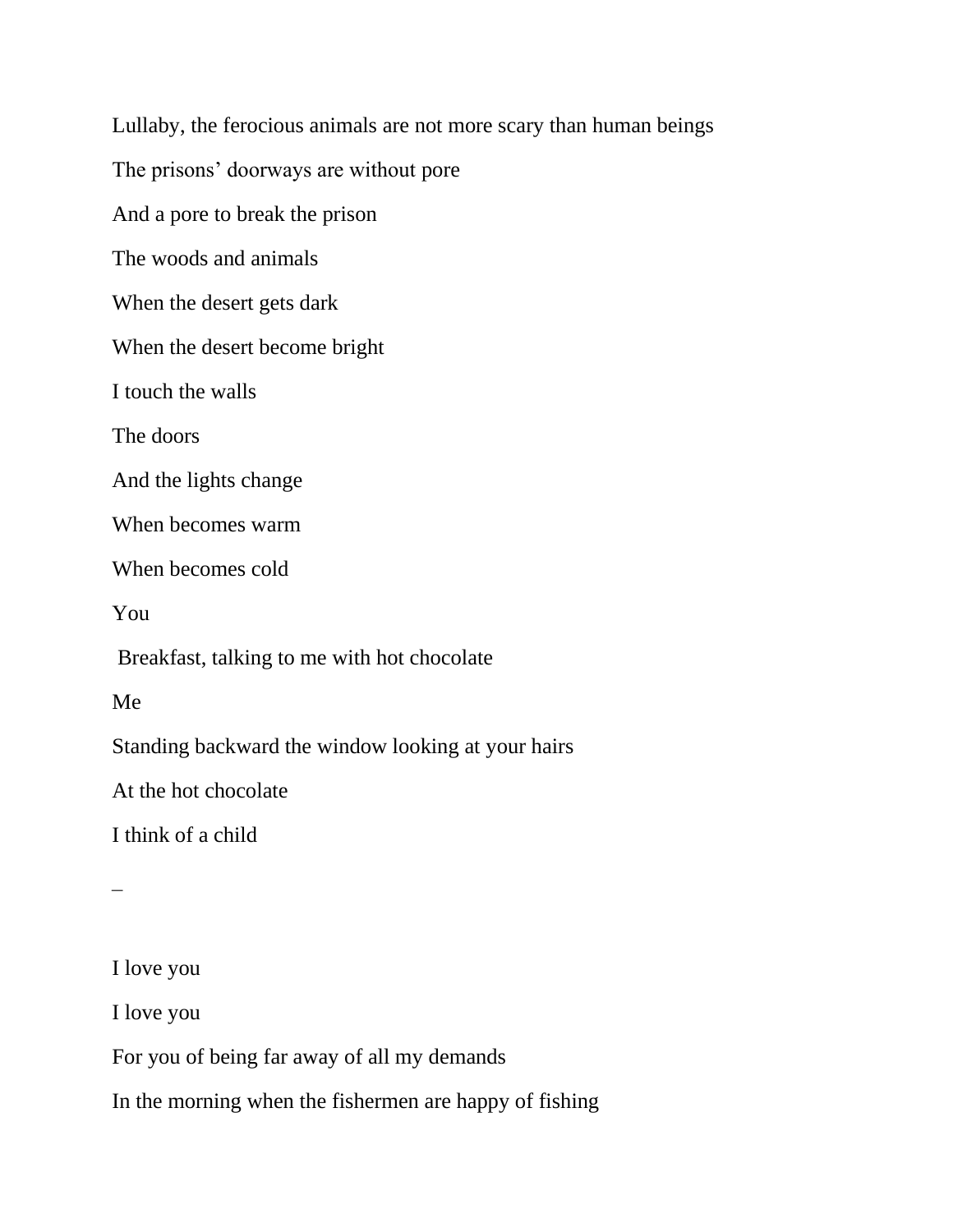I imagine your dreams a lot

I paint your hands on the rooftop of prisons, on the walls

I cross over your forehead and your eyes

For baptistery of whom sentenced to death

I love you

I love you

I say

To the earth

To the bed

To the weeny dust

When bells are ringing

I say

Hey

Fishers and boats

Burned naked bodies

Broken glasses under the feed of guardian

I love you all

I love you all

 $\overline{\phantom{0}}$ 

Lullaby for freedom

In the southern America, leave the fishes in the ocean

Men in the exile